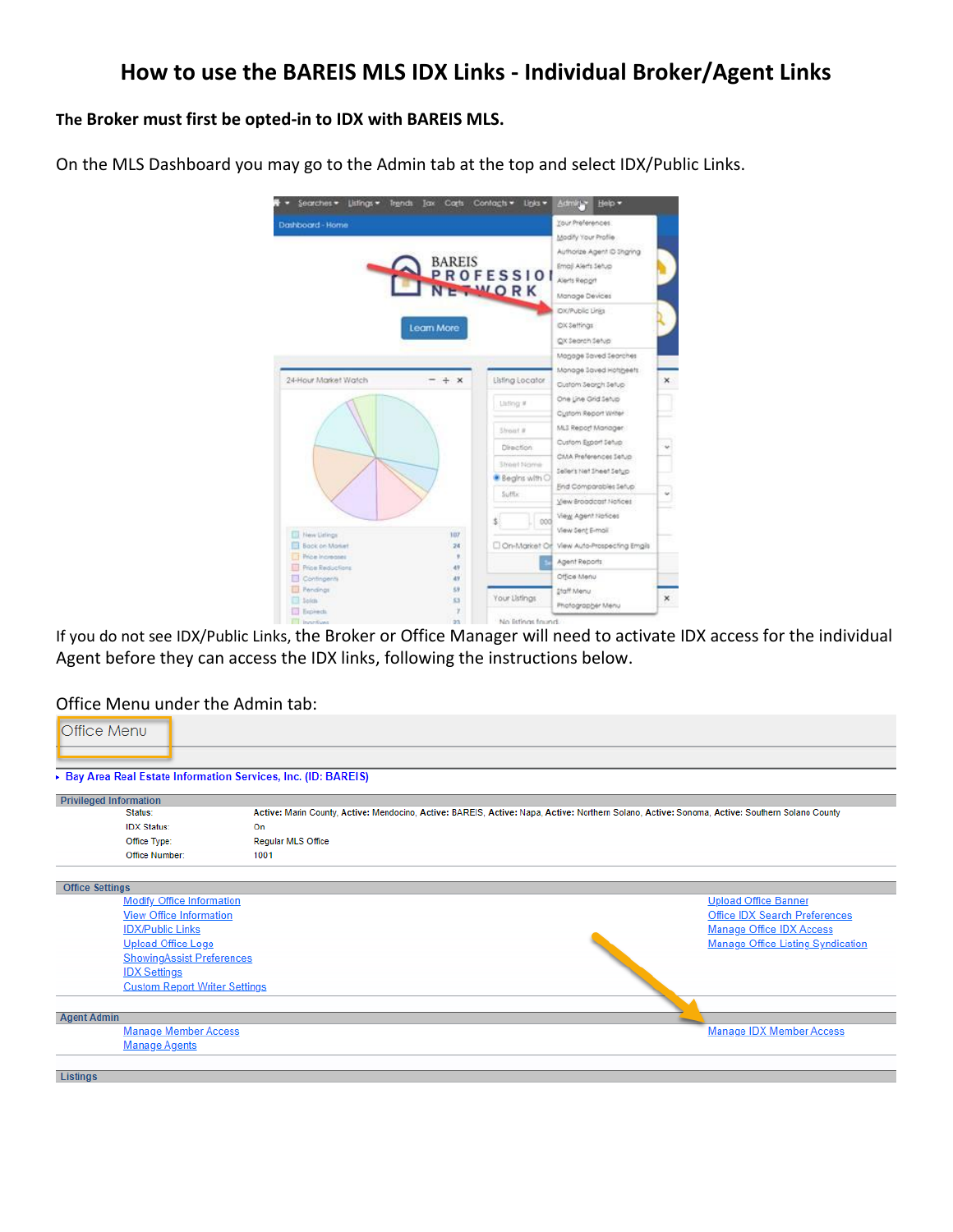Once you can access the IDX/Public Links page you will see multiple sections with links which you may copy and give to your website developer to place in your site.

| Agent Information<br>https://rebareis.rapmls.com/scripts/mgrqispi.dll?APPNAME=ReBareis&PRGNAME=MLSLogin&ARGUMENT=daMJZNtMSdWSJvRr2nloNCdF<br>Preview<br>Copy |
|--------------------------------------------------------------------------------------------------------------------------------------------------------------|
|                                                                                                                                                              |
|                                                                                                                                                              |
| <b>IDX</b>                                                                                                                                                   |
| Property Search                                                                                                                                              |
| Without Navigation Bar                                                                                                                                       |
| https://rebareis.rapmls.com/scripts/mgrqispi.dll?APPNAME=ReBareis&PRGNAME=MLSLogin&ARGUMENT=H2zUOlu2tkUxkryesKDU79nZ2vg<br>Preview<br>Copy                   |
| With Navigation Bar                                                                                                                                          |
| https://rebareis.rapmls.com/scripts/mgrqispi.dll?APPNAME=ReBareis&PRGNAME=MLSLogin&ARGUMENT=H2zUOlu2tkUxkryesKDU79nZ2vg<br>Preview Copy                      |
| Open Houses Search                                                                                                                                           |
|                                                                                                                                                              |
| Without Navigation Bar                                                                                                                                       |
| https://rebareis.rapmls.com/scripts/mgrqispi.dll?APPNAME=ReBareis&PRGNAME=MLSLogin&ARGUMENT=EPWoJUcf4Zs3hj2kYlldbGl2JRxl<br>Preview  <br>Copy                |
| With Navigation Bar                                                                                                                                          |
| https://rebareis.rapmls.com/scripts/mgrqispi.dll?APPNAME=ReBareis&PRGNAME=MLSLogin&ARGUMENT=EPWoJUcf4Zs3hj2kYlldbGl2JRxl<br>Preview<br>Copy                  |
| <b>Featured Properties</b>                                                                                                                                   |
| Without Navigation Bar                                                                                                                                       |
| https://rebareis.rapmls.com/scripts/mgrqispi.dll?APPNAME=ReBareis&PRGNAME=MLSLogin&ARGUMENT=UVo%2BFCnHd70VsalSfjFANw2<br>Preview Copy                        |
| With Navigation Bar                                                                                                                                          |
| https://rebareis.rapmls.com/scripts/mgrqispi.dll?APPNAME=ReBareis&PRGNAME=MLSLogin&ARGUMENT=uVo%2BFCnHd70VsalSfjFANw2<br>Preview<br>Copy                     |
| Agent Information & Lead Generation                                                                                                                          |
| https://rebareis.rapmls.com/scripts/mgrqispi.dll?APPNAME=ReBareis&PRGNAME=MLSLogin&ARGUMENT=18cT2OCcLoMXsB7rDixyv62TQ<br>Preview<br>Copy                     |
| Generate IDX Link for Saved Search Results                                                                                                                   |

These links are for an IDX search and IDX displays – only listings from BAREIS MLS that are Active, Contingent, Pending, or Closed that are set to Publish to the internet are eligible to display in the results currently.

**Please note, members are not permitted to share their credentials with anyone. IDX links must be obtained by a BAREIS member-user.**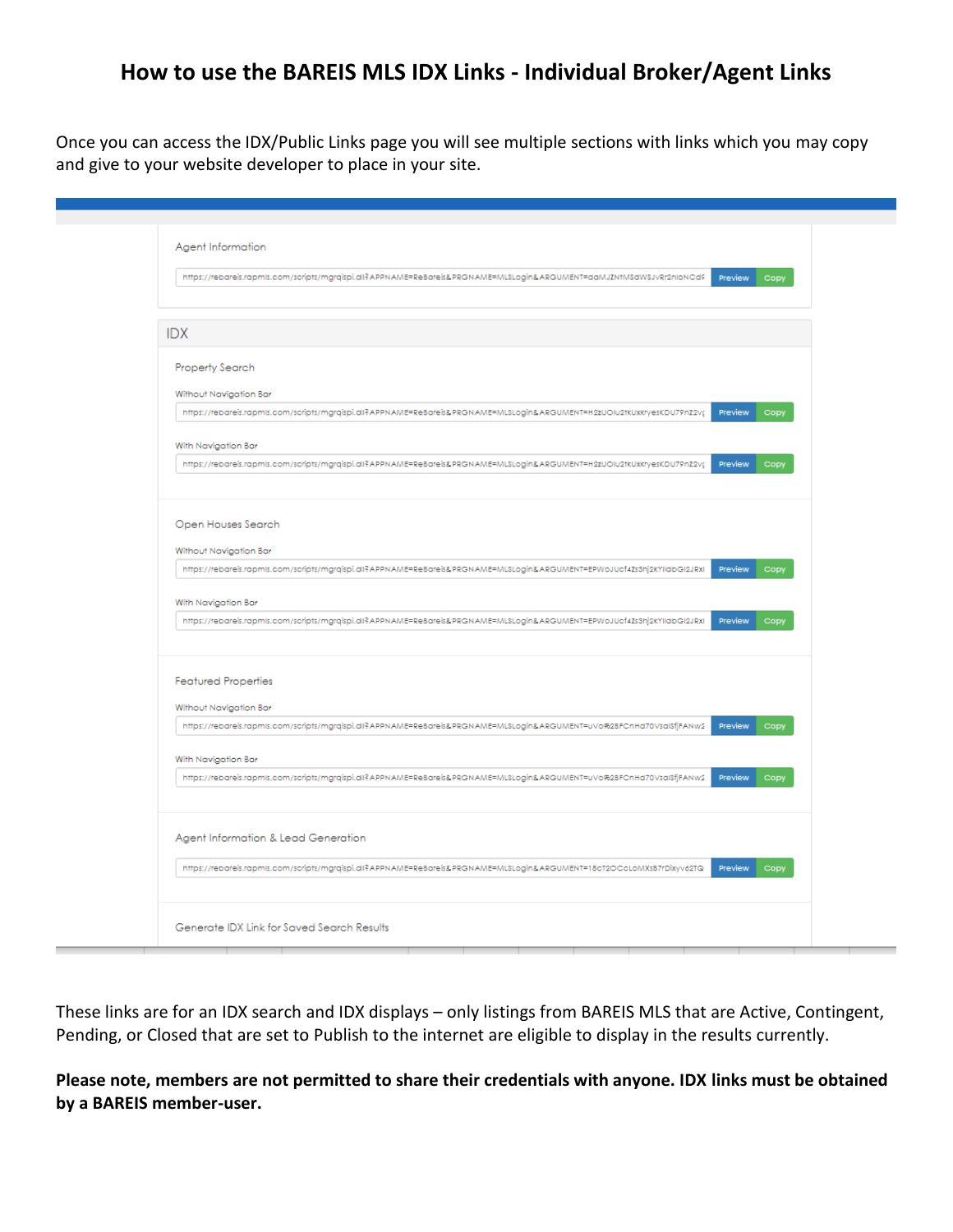1. The criteria in the Property Search link can be customized, i.e added/removed and moved around. You do this by going to Admin tab and selecting IDX Search Setup.

Swap criteria in or out from left to right, and then move it up or down to dictate where it displays on the search page.

|                               | <b>IDX Search Preferences</b>                                                                        |                                                                                                                         |                   |                        | 13 of 23 Sele |
|-------------------------------|------------------------------------------------------------------------------------------------------|-------------------------------------------------------------------------------------------------------------------------|-------------------|------------------------|---------------|
|                               | General                                                                                              |                                                                                                                         |                   |                        |               |
|                               |                                                                                                      | How do I use this page?                                                                                                 |                   |                        |               |
|                               | Select fields on left and click Add, then use Move buttons or Sort to arrange fields in your display |                                                                                                                         |                   |                        |               |
| <b>'end</b>                   | <b>Available Fields</b>                                                                              |                                                                                                                         |                   | <b>Selected Fields</b> |               |
| ley.                          | <b>Description</b>                                                                                   |                                                                                                                         | <b>Sort Order</b> | <b>Description</b>     |               |
| ═<br>__                       | Agent/Office                                                                                         | Add at                                                                                                                  | 10                | Statuses/Dates         |               |
| ᆋ<br><b>-</b>                 | <b>APN</b>                                                                                           | Add All                                                                                                                 | 20                | <b>Property Types</b>  |               |
| ᅼ                             | Lot Size                                                                                             | <b>G</b> Remove                                                                                                         | 30                | Area/Districts         |               |
| -<br>Ħ                        | Lot Size Price Per                                                                                   |                                                                                                                         | 40                | Counties               |               |
| $\overline{\phantom{0}}$<br>- | Maps                                                                                                 | <b>G</b> Remove All                                                                                                     | 50                | <b>Cities</b>          |               |
| -                             | Occupant Types                                                                                       | Move Up                                                                                                                 | 60                | Beds/Baths             |               |
| ÷<br>ш                        | Owner Name                                                                                           |                                                                                                                         | 70                | <b>Living Area</b>     |               |
| ⊣<br>-                        | Price Per SqFt                                                                                       | <b>O</b> Move Down                                                                                                      | 80                | Price                  |               |
| ۰                             |                                                                                                      |                                                                                                                         |                   |                        |               |
| <b>CONTRACTOR</b>             |                                                                                                      | <b>Mobile Site Privacy Statement</b><br>Information has not been verified, is not quaranteed, and is subject to change. |                   |                        |               |

2. To add properties to your 'Featured Properties', check the box next to any listing after running a search and select Add to Cart.

|                                                                                                                                                                                                       |                                                                        |                             |             |                 |                  |                 |                    |             |                      | □ CMA   Reports   단 Exports   ○ E-mail   N Map   교 Statistics   E, Add to Cart   안 Prospecting |        |                                                 | Schedule a Showing     |              |
|-------------------------------------------------------------------------------------------------------------------------------------------------------------------------------------------------------|------------------------------------------------------------------------|-----------------------------|-------------|-----------------|------------------|-----------------|--------------------|-------------|----------------------|------------------------------------------------------------------------------------------------|--------|-------------------------------------------------|------------------------|--------------|
| <b>Market Watch Results</b>                                                                                                                                                                           |                                                                        |                             |             |                 | ❸                |                 |                    |             |                      |                                                                                                |        |                                                 |                        |              |
| $\Box$ Mobile in Pa<br>$\Box$ Residential (1,022)<br>$\Box$ Residential Lease (33)<br>$\hat{=}$ Remove $\star$<br>$\parallel$ $\div$ Sort<br>Customize Grid   LML Stats<br>$\bigcirc$ Show $\bigstar$ |                                                                        |                             |             |                 |                  |                 | <b>Add to Cart</b> |             |                      |                                                                                                |        | rcial Sale<br>$f21$ $\rightarrow$ $\rightarrow$ |                        |              |
|                                                                                                                                                                                                       | Drag a column header here to group by that column, for up to 3 columns |                             |             |                 |                  |                 |                    |             | Add to Existing Cart |                                                                                                |        |                                                 |                        |              |
|                                                                                                                                                                                                       | 0                                                                      | $\sqrt{\sin q}/\frac{H}{2}$ | MLS Origin- | <b>List AOR</b> | <b>Type</b>      | <b>Status</b>   |                    |             |                      | Add to New Cart                                                                                |        |                                                 |                        | /District    |
|                                                                                                                                                                                                       |                                                                        | 321048860<br><b>BARI</b>    |             | <b>SACM</b>     | HSL1             | <b>N</b> Active |                    |             |                      |                                                                                                |        |                                                 |                        |              |
|                                                                                                                                                                                                       | ø                                                                      | 321054642 <b>Example.</b>   |             | SONO            | HSL <sub>1</sub> | <b>N</b> Active |                    |             |                      |                                                                                                |        |                                                 |                        | sa-Northea   |
|                                                                                                                                                                                                       |                                                                        | <b>BARI</b><br>321054985    |             | <b>NAPA</b>     | HSL1             | <b>N</b> Active |                    | $\mathbf O$ |                      | Add to IDX Featured Properties                                                                 |        |                                                 |                        |              |
|                                                                                                                                                                                                       | ø                                                                      | 321060013<br><b>CONTROL</b> |             | SONO            | HSL <sub>1</sub> | <b>N</b> Active |                    |             |                      |                                                                                                |        |                                                 |                        | sa-Northwe   |
|                                                                                                                                                                                                       | ø                                                                      | 321061704<br><b>BARI</b>    |             | <b>NAPA</b>     | HSL1             | <b>N</b> Active |                    |             |                      | Add                                                                                            | Cancel |                                                 |                        |              |
|                                                                                                                                                                                                       |                                                                        | 321062212<br><b>Bully</b>   |             | <b>NAPA</b>     | HSL1             | <b>N</b> Active |                    |             |                      |                                                                                                |        |                                                 |                        |              |
|                                                                                                                                                                                                       | ø                                                                      | 321062912<br><b>BARI</b>    |             | <b>NSOL</b>     | HSL1             | <b>N</b> Active |                    |             |                      |                                                                                                |        |                                                 |                        |              |
|                                                                                                                                                                                                       |                                                                        | 321062959<br><b>BARI</b>    |             | SONO            | CNDO             | <b>N</b> Active |                    |             |                      |                                                                                                |        |                                                 |                        | sa-Southea   |
|                                                                                                                                                                                                       | ø                                                                      | <b>Fol</b><br>321058997     |             | <b>NSOL</b>     | HSL1             | <b>N</b> Active |                    |             |                      |                                                                                                |        |                                                 |                        | bn           |
|                                                                                                                                                                                                       |                                                                        | 321063553<br><b>BARI</b>    |             | SONO            | HSL <sub>1</sub> | <b>N</b> Active |                    |             |                      |                                                                                                |        |                                                 |                        | hnert Park   |
|                                                                                                                                                                                                       |                                                                        | 321063773<br><b>BARI</b>    |             | <b>NSOL</b>     | HSL1             | <b>N</b> Active |                    |             |                      |                                                                                                |        |                                                 |                        |              |
|                                                                                                                                                                                                       |                                                                        | 321063828<br><b>BARI</b>    | <b>MAR</b>  |                 | HSL <sub>1</sub> | <b>N</b> Active |                    |             |                      |                                                                                                |        |                                                 |                        | <b>IEast</b> |
|                                                                                                                                                                                                       |                                                                        | 321064261<br><b>BARI</b>    |             | <b>NSOL</b>     | HSL <sub>1</sub> | <b>N</b> Active |                    |             |                      |                                                                                                |        |                                                 |                        |              |
|                                                                                                                                                                                                       |                                                                        | <b>BARI</b><br>321064011    | <b>MAR</b>  |                 | HSL1             | <b>N</b> Active |                    |             |                      |                                                                                                |        |                                                 |                        | kiver        |
|                                                                                                                                                                                                       |                                                                        | <b>BARI</b><br>321063839    |             | SONO            | <b>TWNH</b>      | <b>N</b> Active |                    |             |                      |                                                                                                |        |                                                 |                        | sa-Northwe   |
|                                                                                                                                                                                                       |                                                                        | <b>BARI</b><br>321064521    |             | <b>SSOL</b>     | HSL <sub>1</sub> | <b>N</b> Active |                    | \$894,888   |                      | 0/0 131 Hallmark                                                                               |        | American Canyon                                 | <b>American Canyon</b> |              |

3. You may display listings on your IDX website with specific search results. (Example: properties with 5 acres or more). Use Generate Saved Search at the bottom of the IDX Links page.